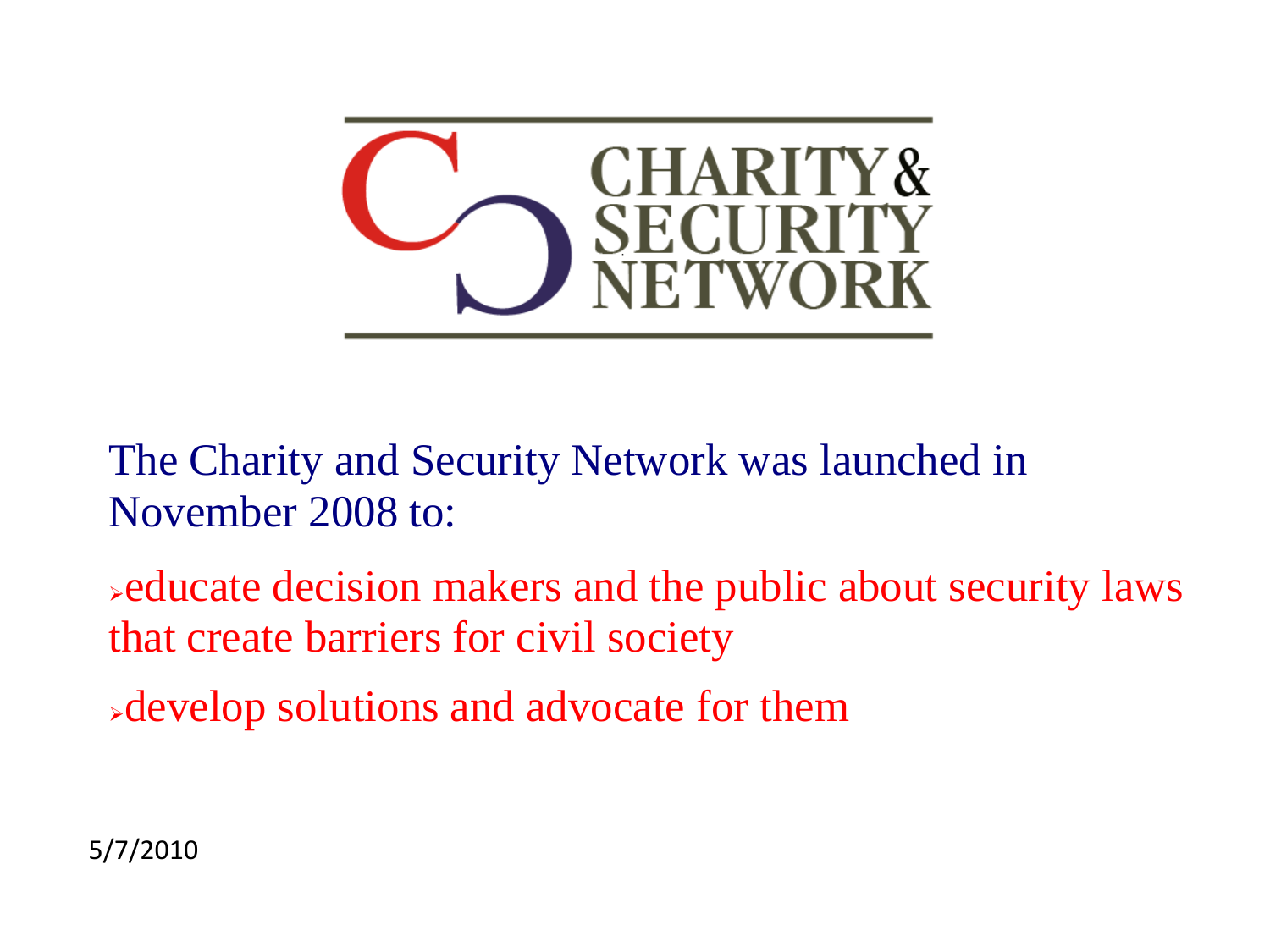# The outlook for change is good



President Obama's Cairo speech and commitment **Example 7 and The Muster** of the Follow up meetings with White House staff and **Treasury** 

Upcoming Congressional oversight hearing

Favorable court decisions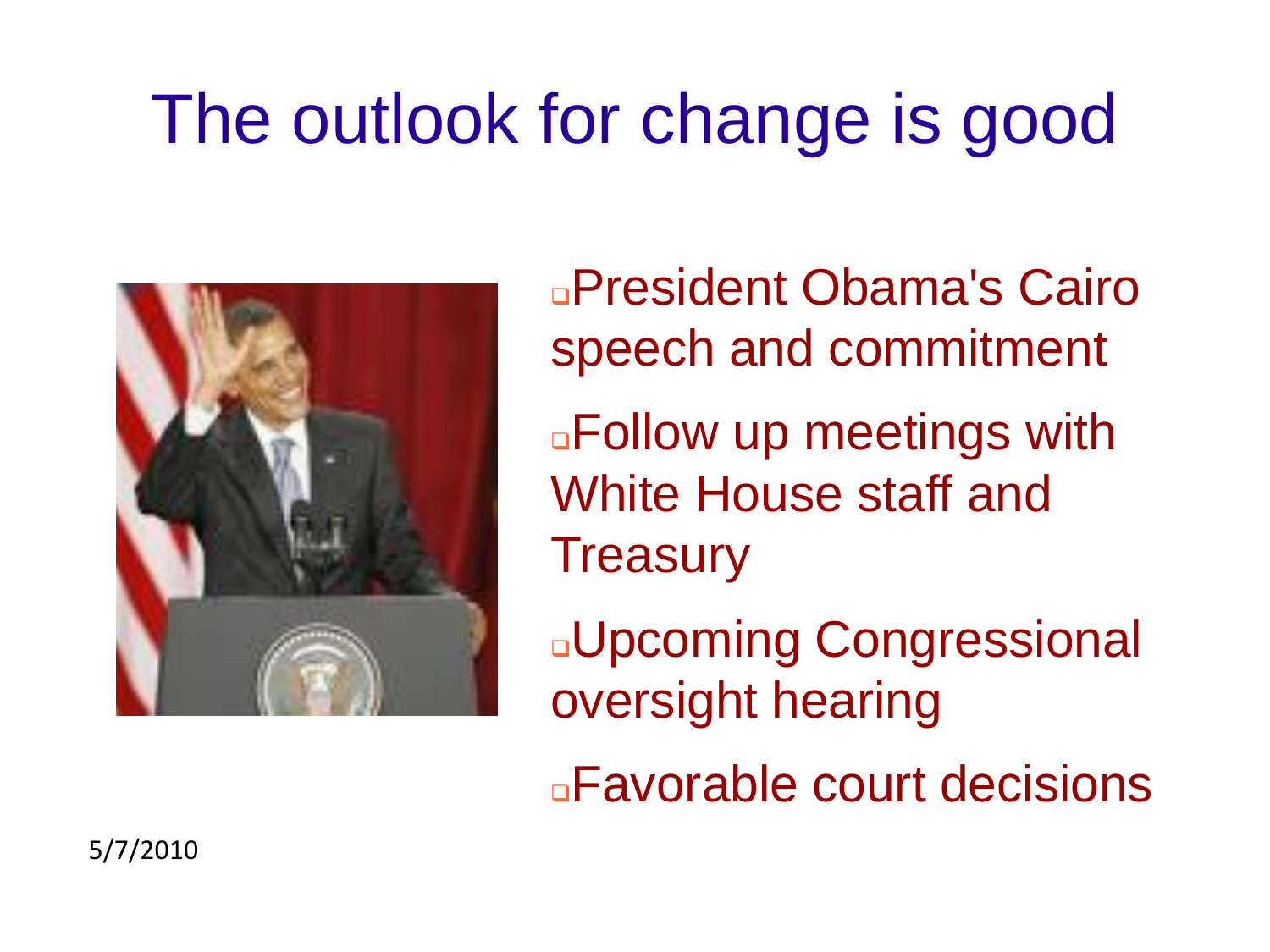# U.S. Nonprofits Develop Model Standards and Policies

- Brainstorming sessions and consultations with experts
- . Result: draft reform policies



. Working to convert proposals into new rules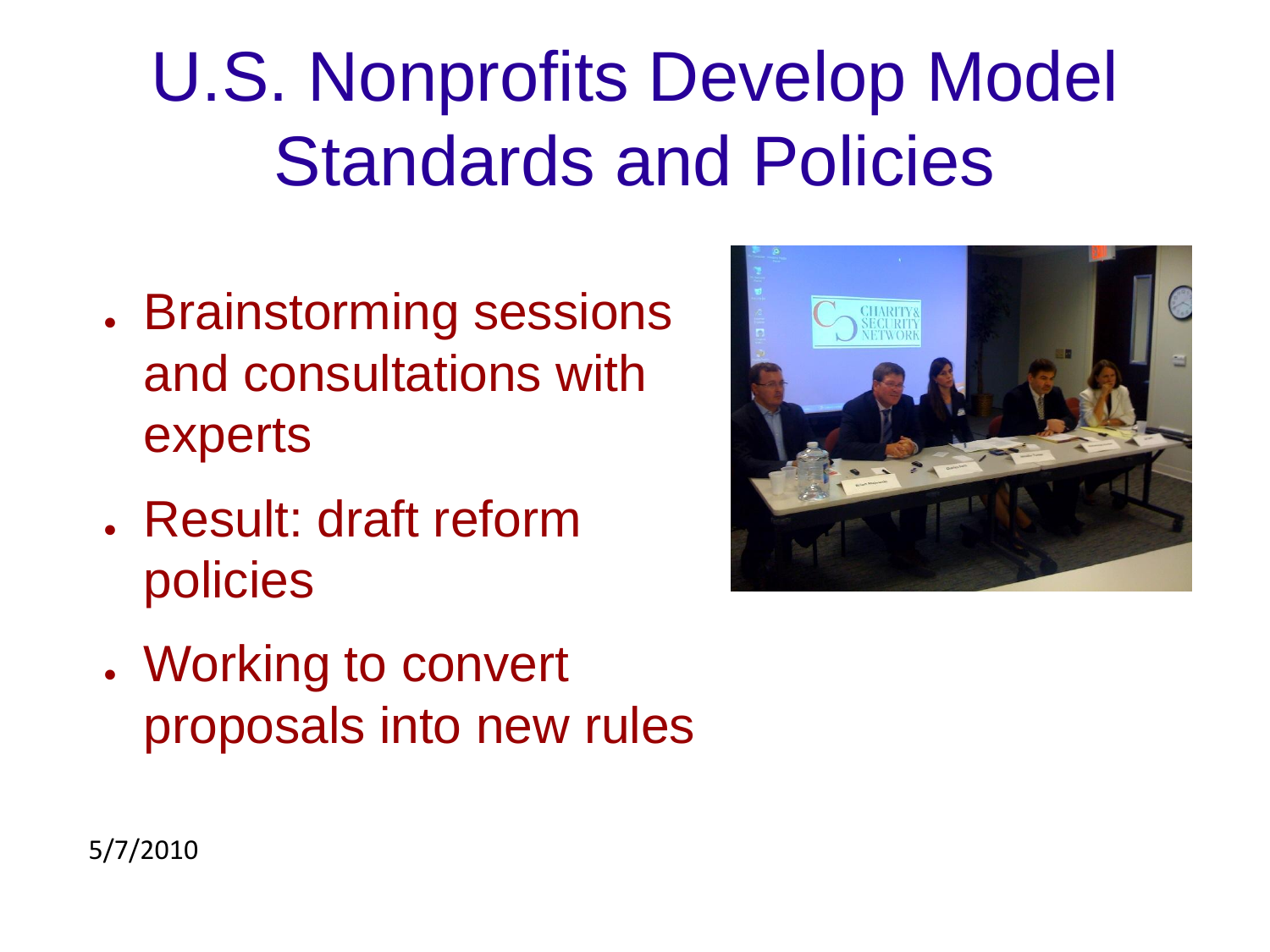# Overview of Reform Goals

- . Remove obstacles to aid, development and peacebuilding programs
- . Clear and fair standards
- Fair opportunity for nonprofits to defend themselves
- . Release of all frozen charitable funds for charitable purposes



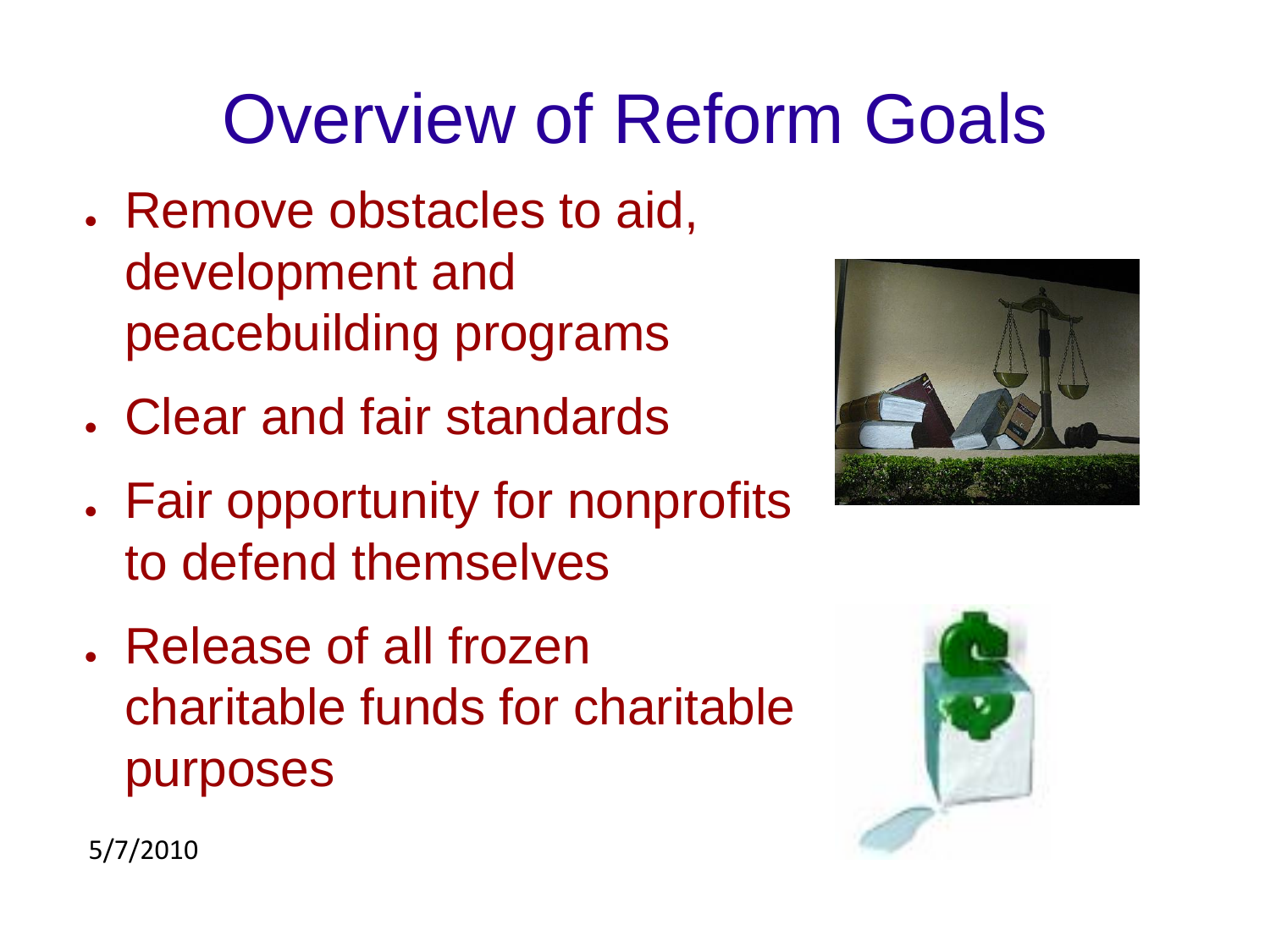# Guiding Principles for Reform



- **The Geneva Conventions**
- **The Bill of Rights**
- **Human rights laws**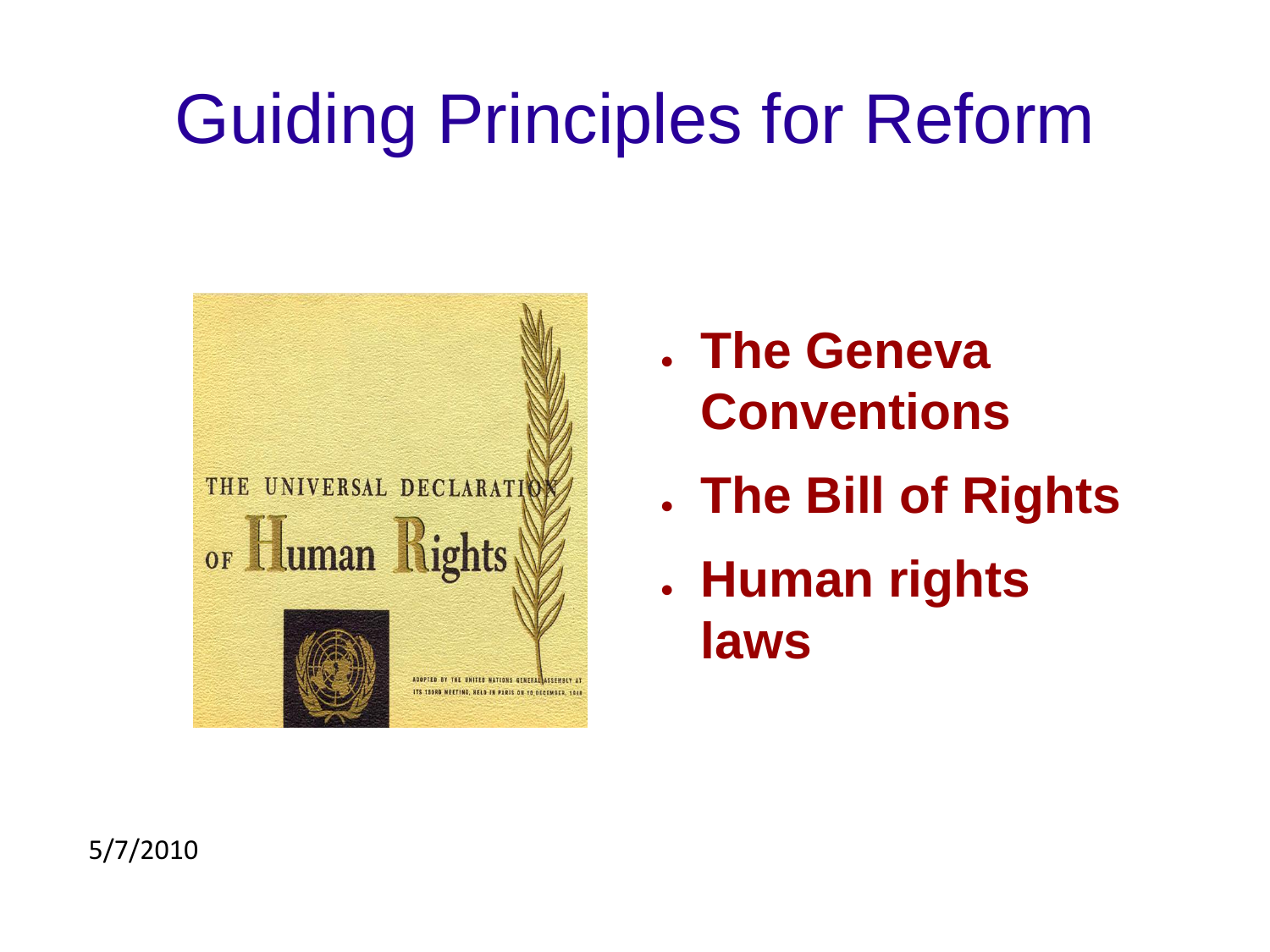### Proposed Standards for Designation

- **Nonprofits organizations should only be listed as Specially Designated Global Terrorists (SDGT) or Foreign Terrorist Organizations (FTO) if they:**
- **Intentionally provide funds or material support to a listed terrorist group and do not meet the requirements of an adequate humanitarian exemption, or**
- **Are a branch or affiliate of a SDGT/FTO, or**
- **Fail to take reasonable steps to avoid exploitation and abuse by a listed terrorist group**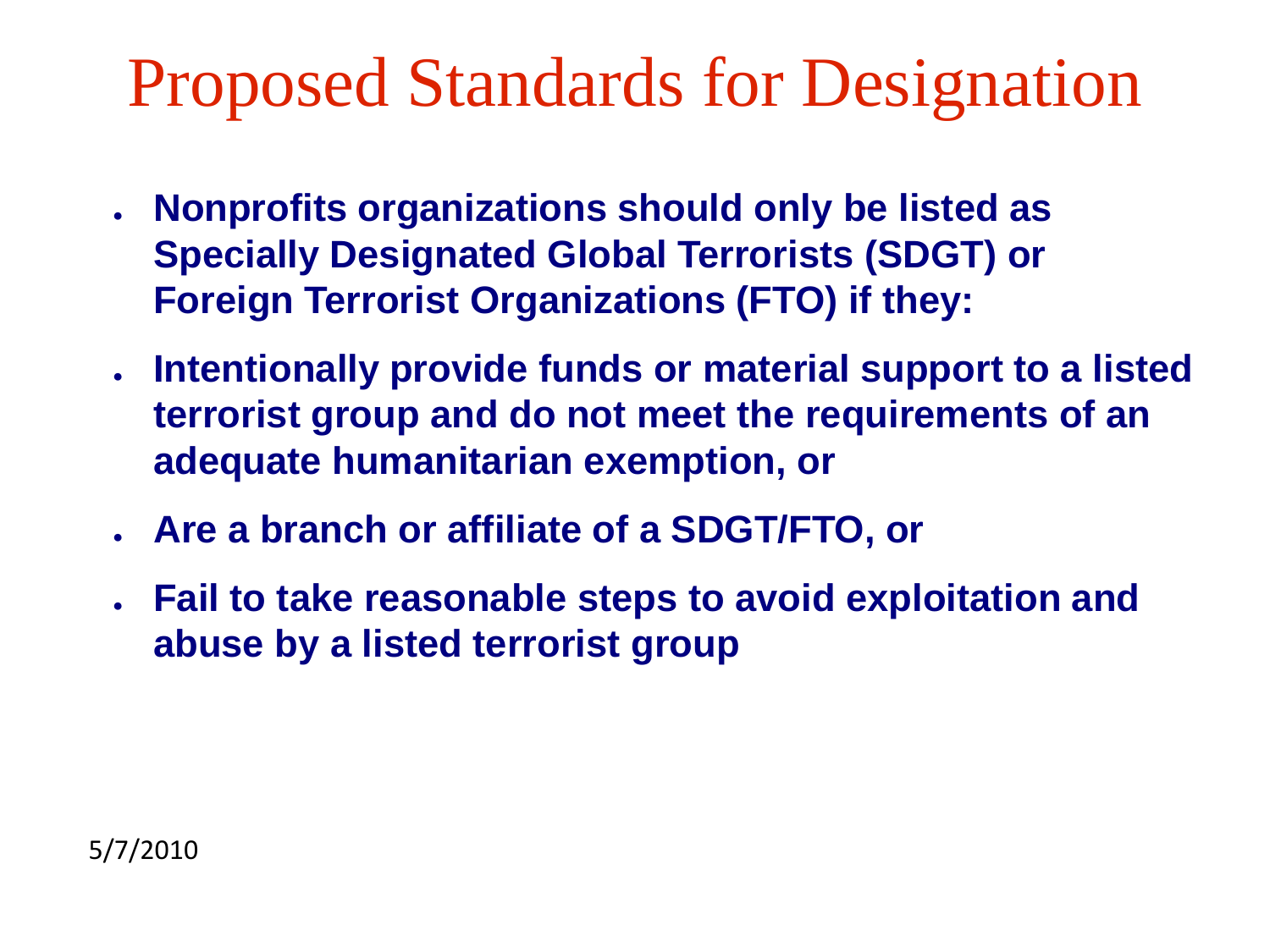### Humanitarian Exemption

- **a. Care of the wounded and sick, including medicine, medical services and hospital stores,**
- **b. Supplies essential to survival, such as foodstuffs, clothing, shelter and public utility services,**
- **c. Objects necessary for religious worship,**
- **d. Facilitation of communications between family members,**
- **e. Orphanages and similar facilities and education for children under the age of 15**

**Continued on next page…**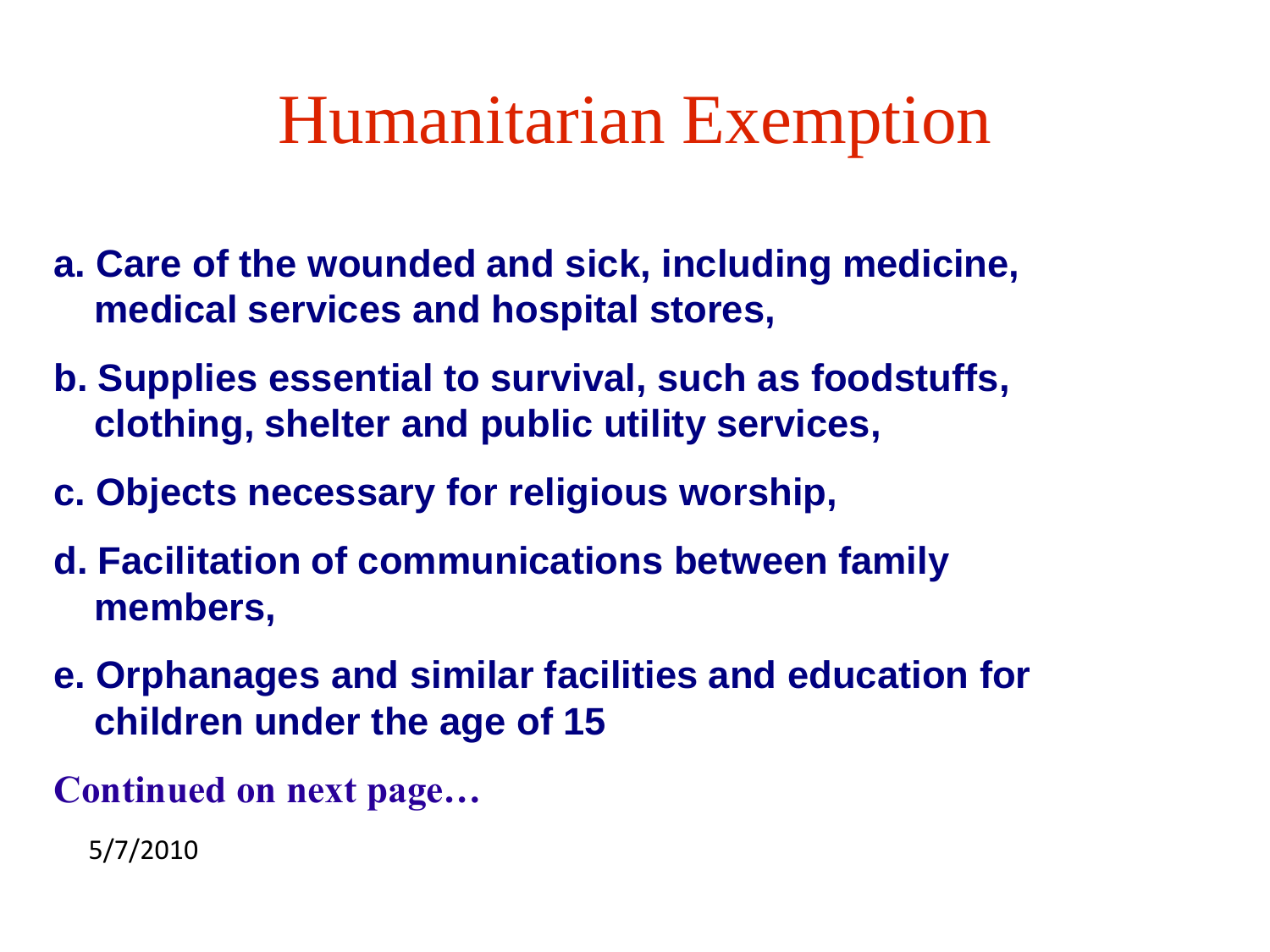### Humanitarian Exemption (Cont'd)

- **f. Mediation and peacebuilding services and training, including conflict resolution programs,**
- **g. Legal services and representation**
- **h. Communications regarding security and logistics necessary to ensure safe convoy of a through g**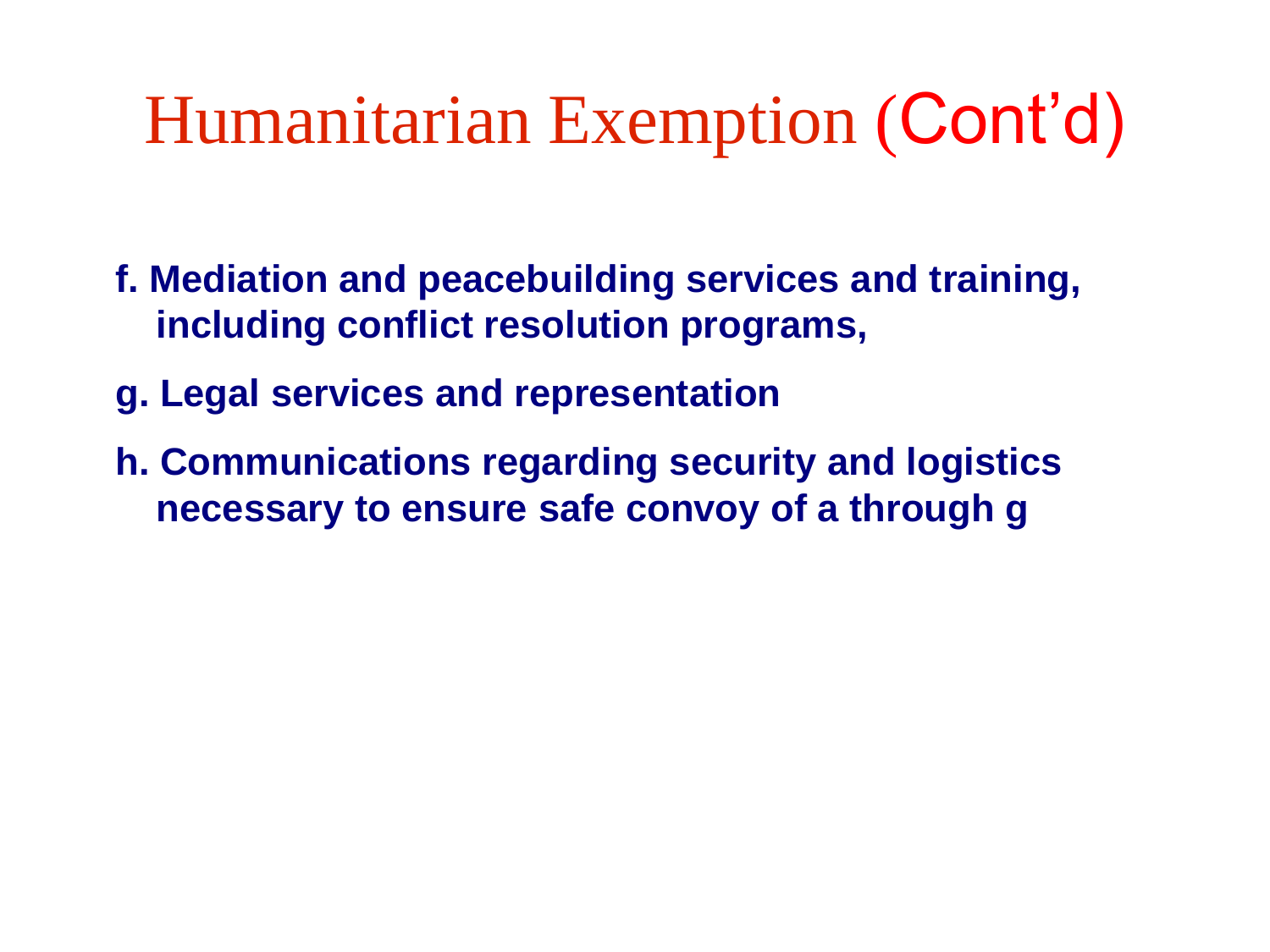# Permissible Activities and Due **Diligence**

When acting in good faith and adhering to widely accepted due diligence standards, nonprofit organizations should be allowed to provide aid and services to those in need.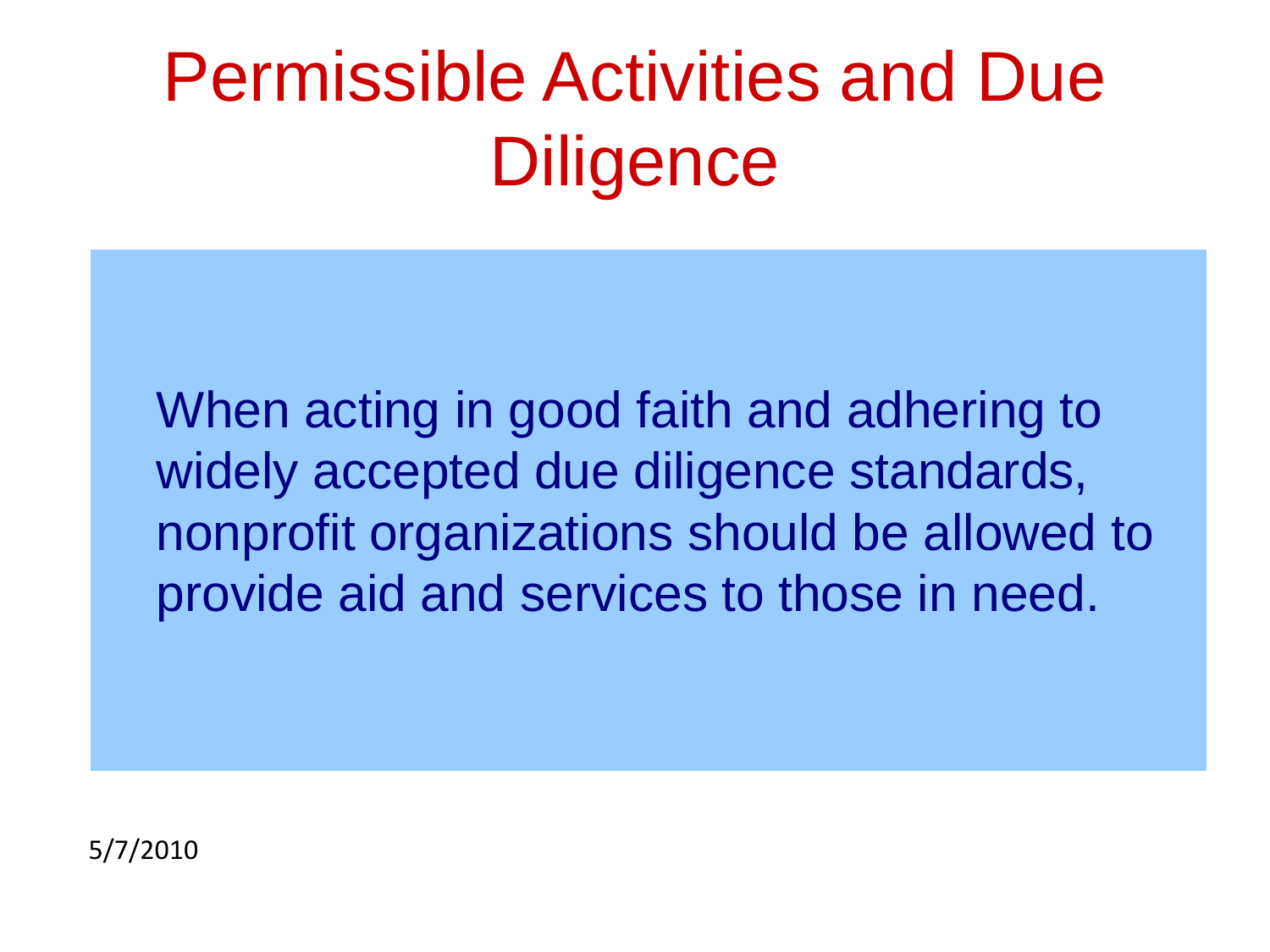### Fair Process for Listing and Delisting

- . Adequate notice
- . Informal procedures to encourage compliance and minimize disruption of charitable programs
- Right of legal representation
- Redress procedures, including right to confront and present evidence

#### Continued…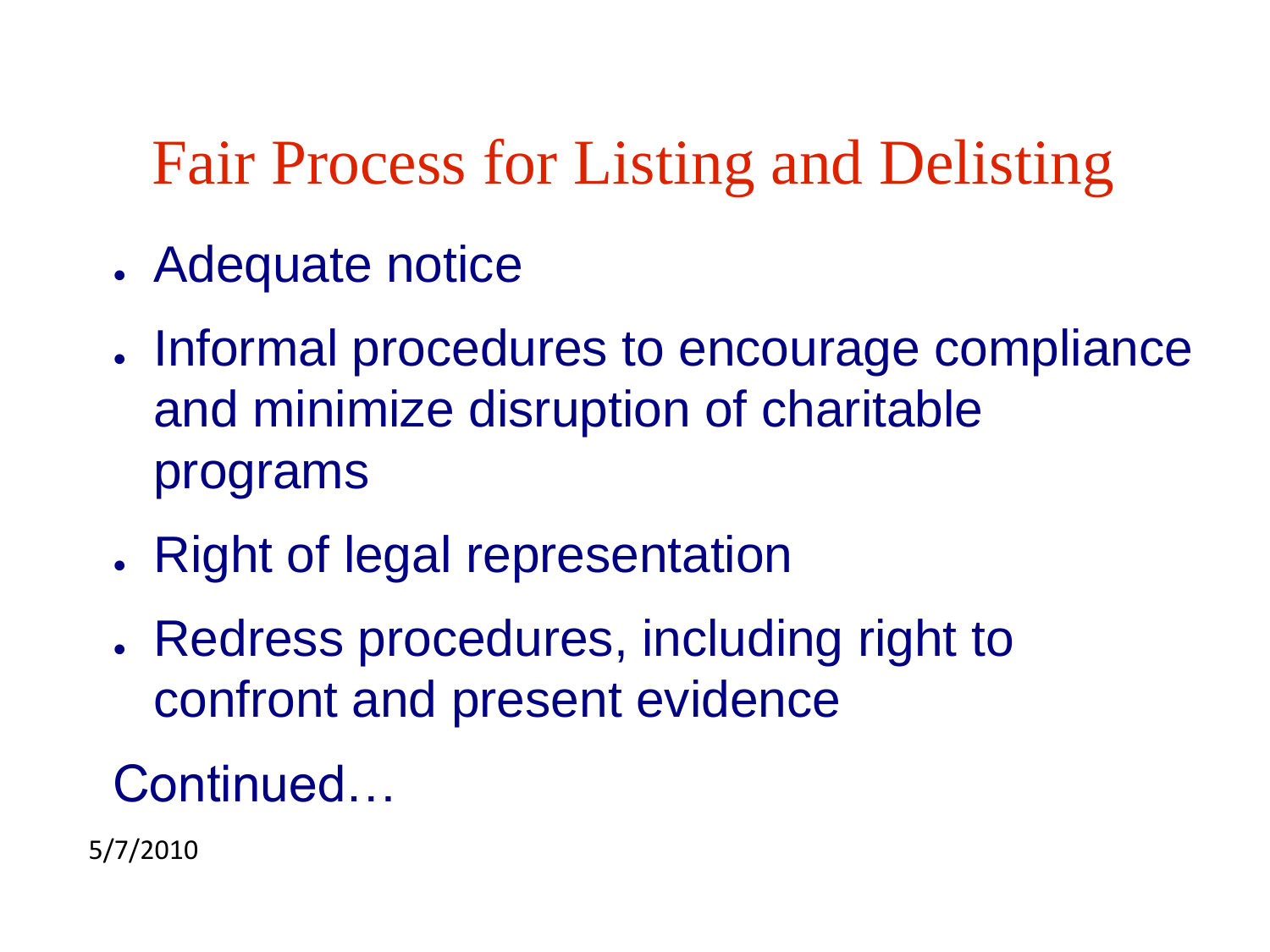### Fair Process for Listing and Delisting (Cont'd)

- Creation of Ombudsman for administrative appeals
- **Right to appeal to court**
- Periodic review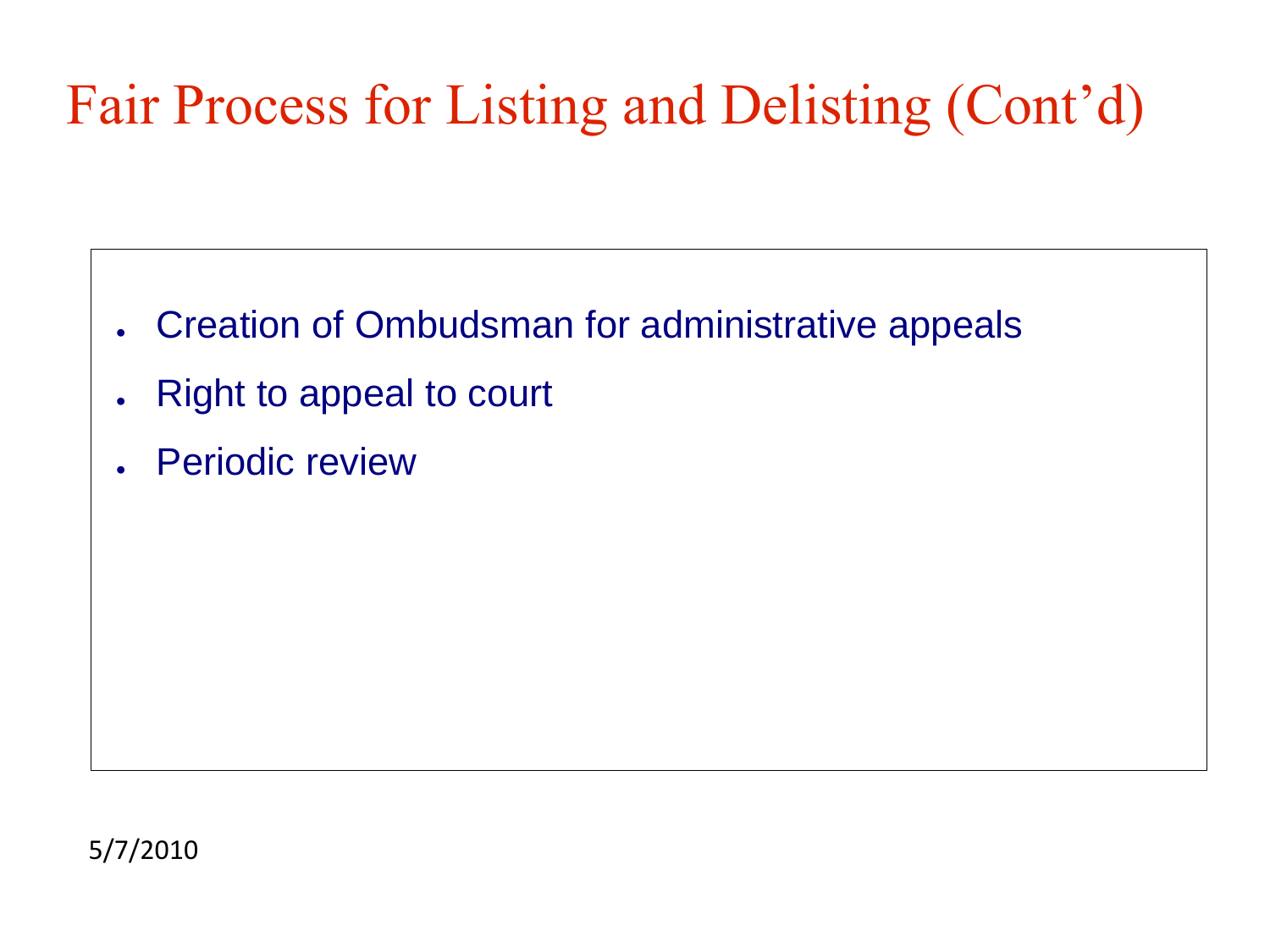### Emergency Freezing of Funds

- **Limits freezing of charitable funds pending investigation by the USG to instances when a court finds funds are in danger of being transfered outside U.S.**
- **Requires courts to appoint conservators or receivers to protect the mission of a nonprofit, rather than allow indefinite freezing**
- **Establishes a process to dispose of current frozen funds in accordance with the intent of donors and stated charitable mission**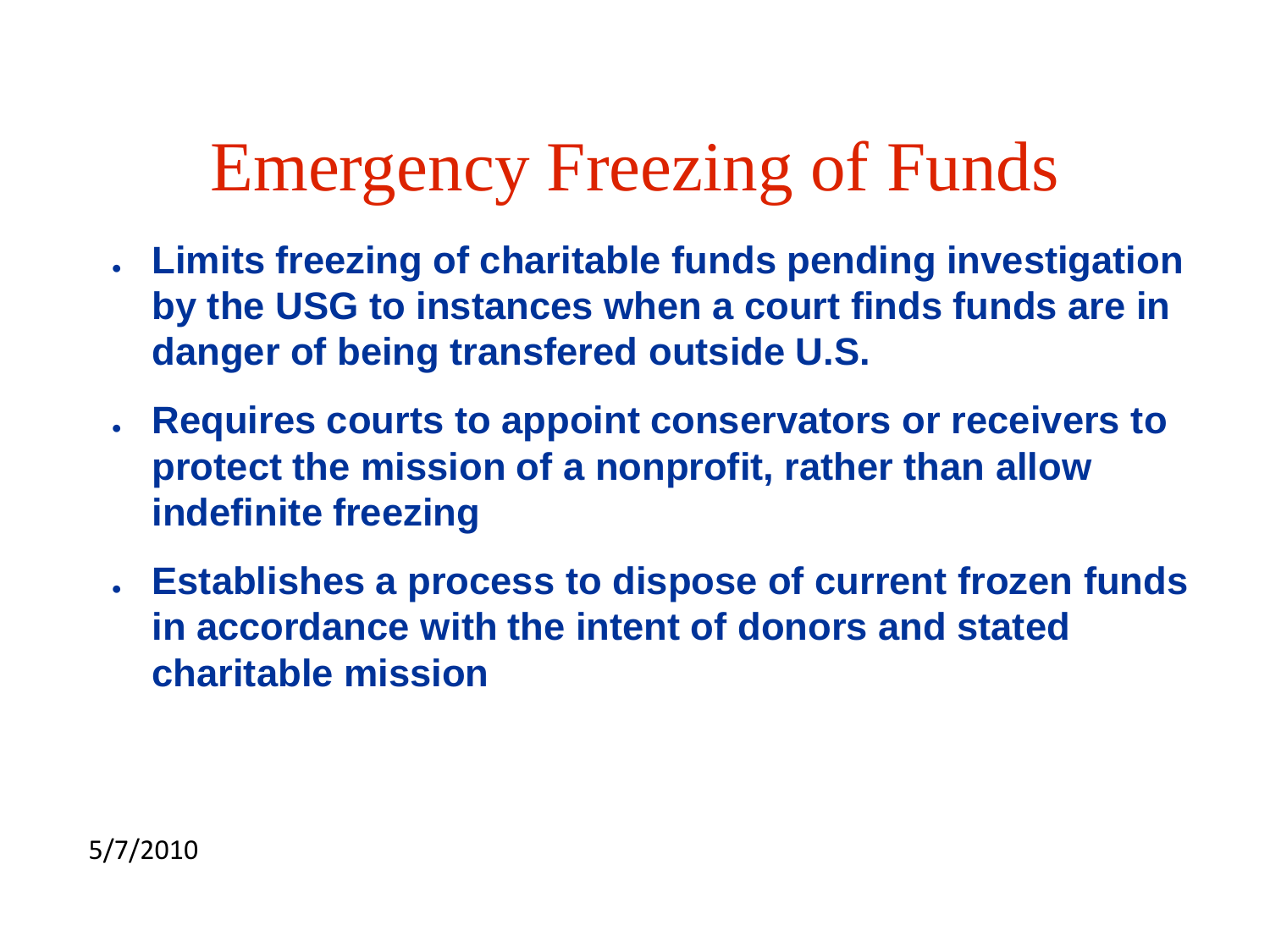## Conservators and Receivers

- *Conservators* with limited powers, pending government investigation or by agreement
- *Receivers* for designated/listed organizations to ensure assets disposed of in accordance with intent of the donors and stated charitable mission
- Qualification and procedures for appointment
- . Powers and duties defined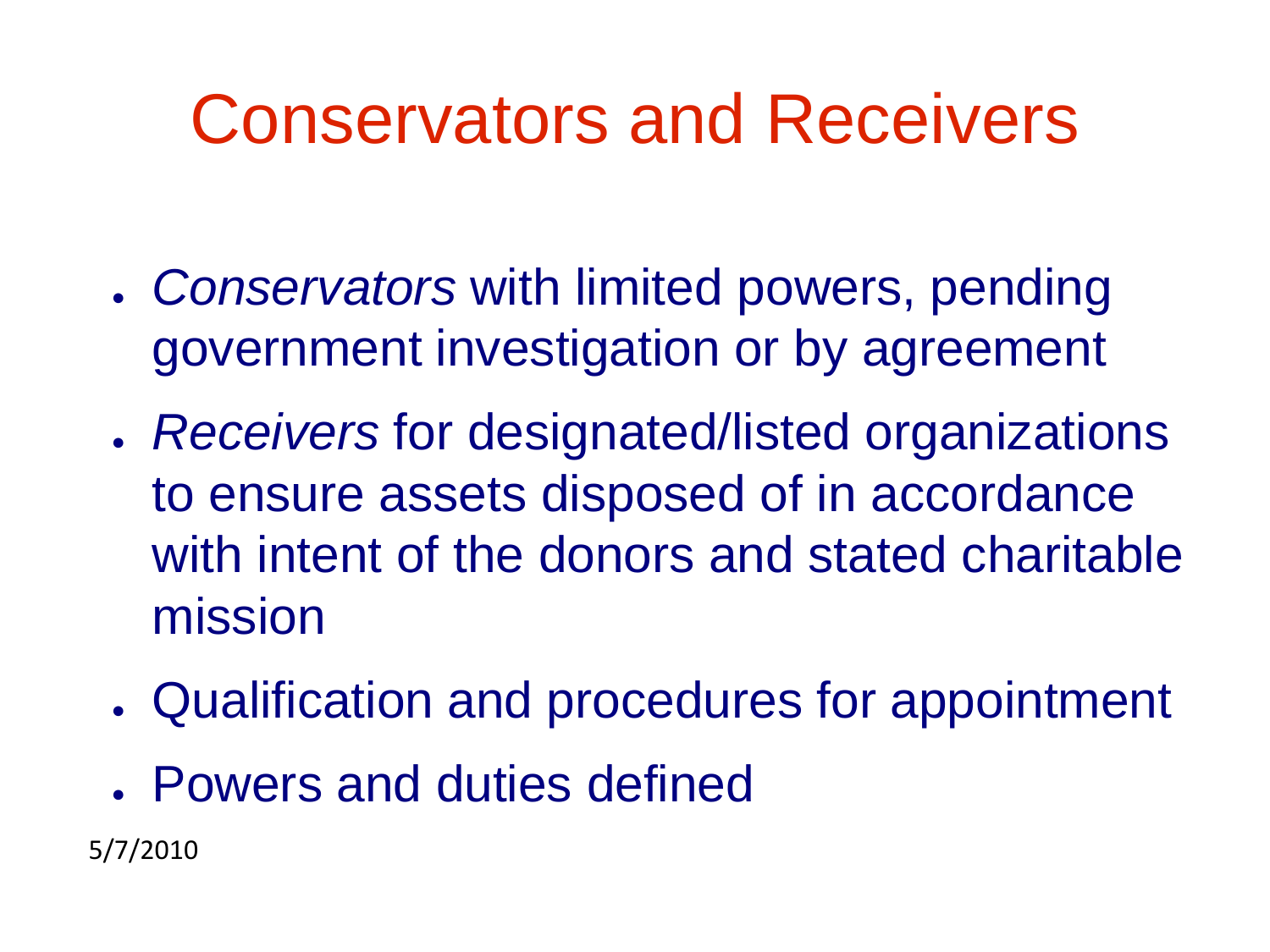### Release of Frozen Charitable Funds

- Requires courts to appoint convervators or receivers to protect mission of charity, rather than allow indefinite freezing
- Limits freezing charitable funds pending investigation to when court finds funds in danger of transfer outside U.S.
- Establishes process to dispose of current frozen funds in accordance with the intent of donors and stated charitable mission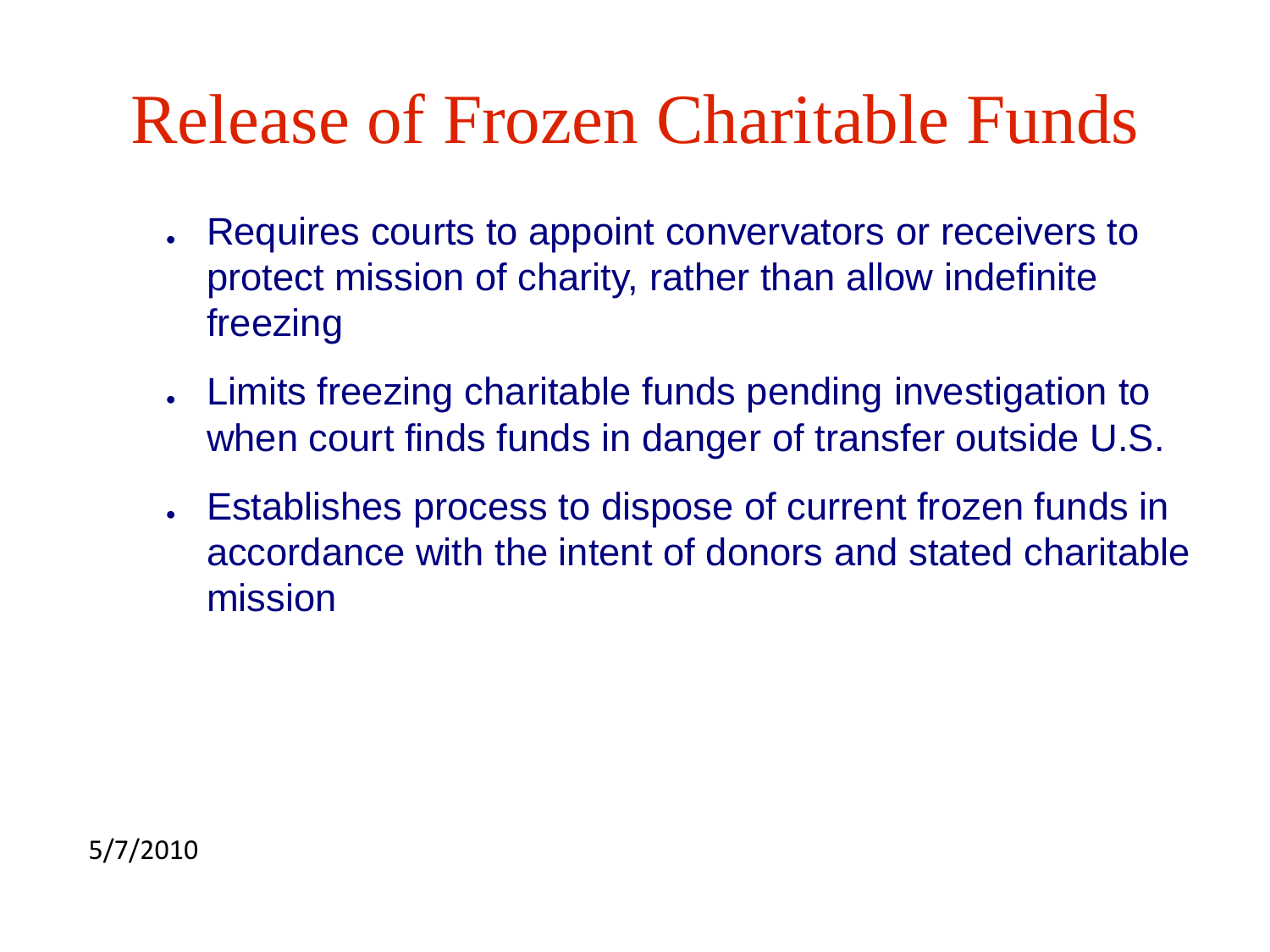### Donor Bill of Rights

- Prohibits investigation, harassment or invasions of privacy for legal donations
- . Prohibits ex post facto criminalization of legal donations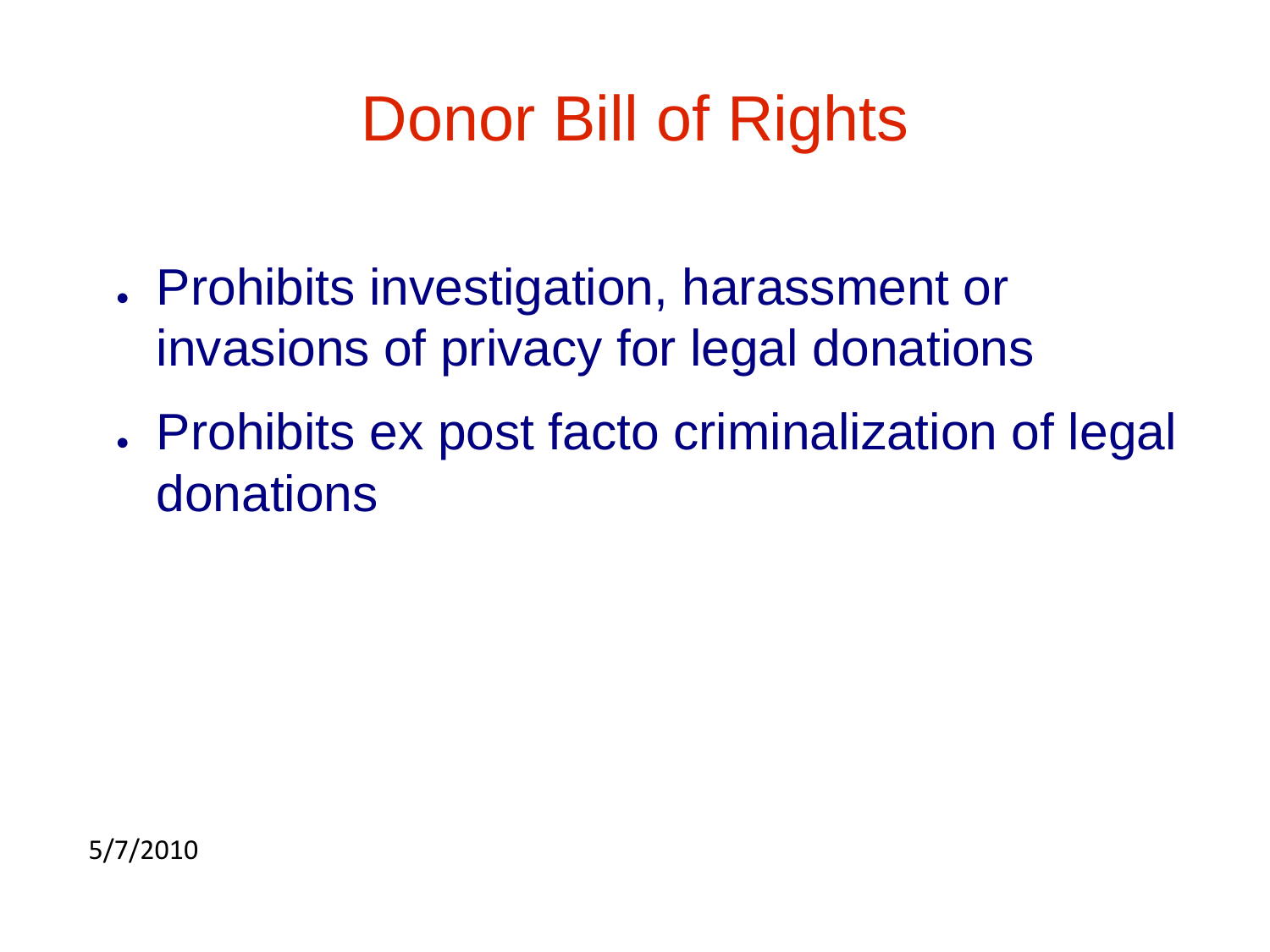# What's not included

- Anti-terrorism certifications in grant agreements, etc.
- . List checking as a primary tool
	- Lists used to limit government from sanctioning activity with groups not on a list
	- . Suggests use of lists consider whether government has adequate redress and/or uses lists to suppress dissent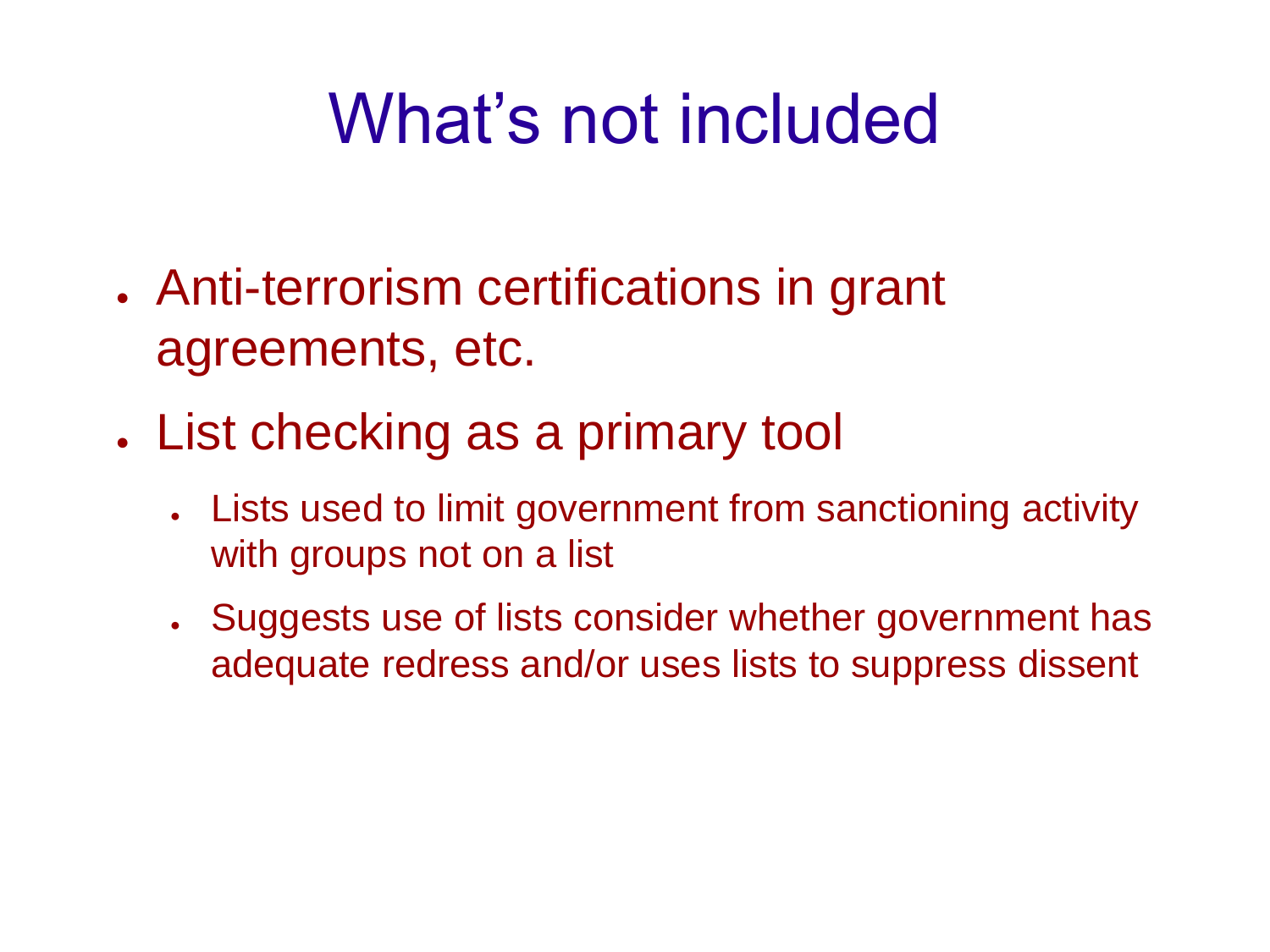# More of what is not included

- . Use of OFAC licensing process
- . OFAC as primary enforcement agency